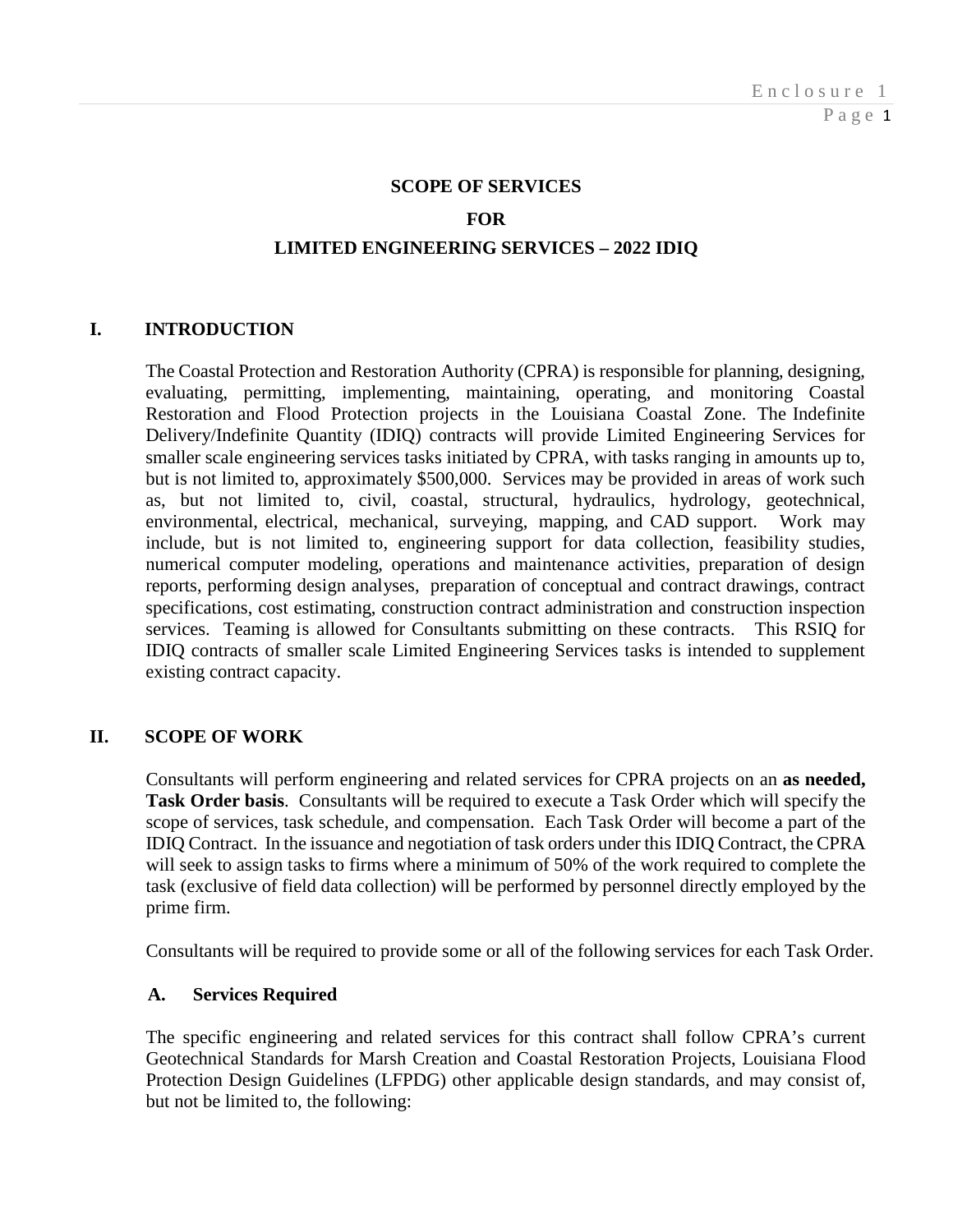- 1. General Engineering. Provide personnel and equipment to perform engineering design on a wide array of coastal restoration, recreational use and flood protection projects including, but not limited to:
	- General engineering and hydraulic studies
	- Analysis and manipulation of data sets and GIS software
	- Technical document development, review, and presentation
	- Preparation of construction documents including plans, specifications and bid packages
	- Engineer's opinion of probable construction cost
- 2. Coastal Engineering. Provide personnel and equipment needed to perform coastal engineering services such as but not limited to:
	- Engineering assistance with the design of unique coastal restoration projects including ridge restoration, marsh creation, hydrologic and hydraulic restoration, and shoreline protection.
	- Review and development of construction cost estimates and technical reports
	- Preparation of construction documents including plans, specifications and bid packages
	- Technical presentations
	- Interfacing with all engineering and scientific disciplines
	- Other coastal engineering tasks as assigned
- 3.. Dredge Project Engineering. Provide personnel and equipment to analyze and design small scale dredge projects in a marine environment such as but not limited to:
	- Knowledge of pertinent data collection, design standards, and analysis associated with borrow and fill sites.
	- Dredge borrow area and fill site design including determination of fill elevations, site layout for booster and pipeline routing and a comprehensive understanding of borrow and fill site geotechnical data and analyses.
	- Expertise in dredge specifications and contract language specific to projects that involve riverine, inland or offshore site locations.
	- Dredge construction inspection and contract management, including interpretation and conformance with bid documents and contract provisions, construction monitoring and reporting, ability to identify and report substandard and/or nonconforming work, and dredge log review and verification.
- 4. Hydraulics and Hydrology Engineering. Provide personnel and equipment to model, analyze and design a wide array of coastal restoration and flood protection structures including weirs, culverts, water control structures, inlet/outlet and conveyance channels, and pump stations.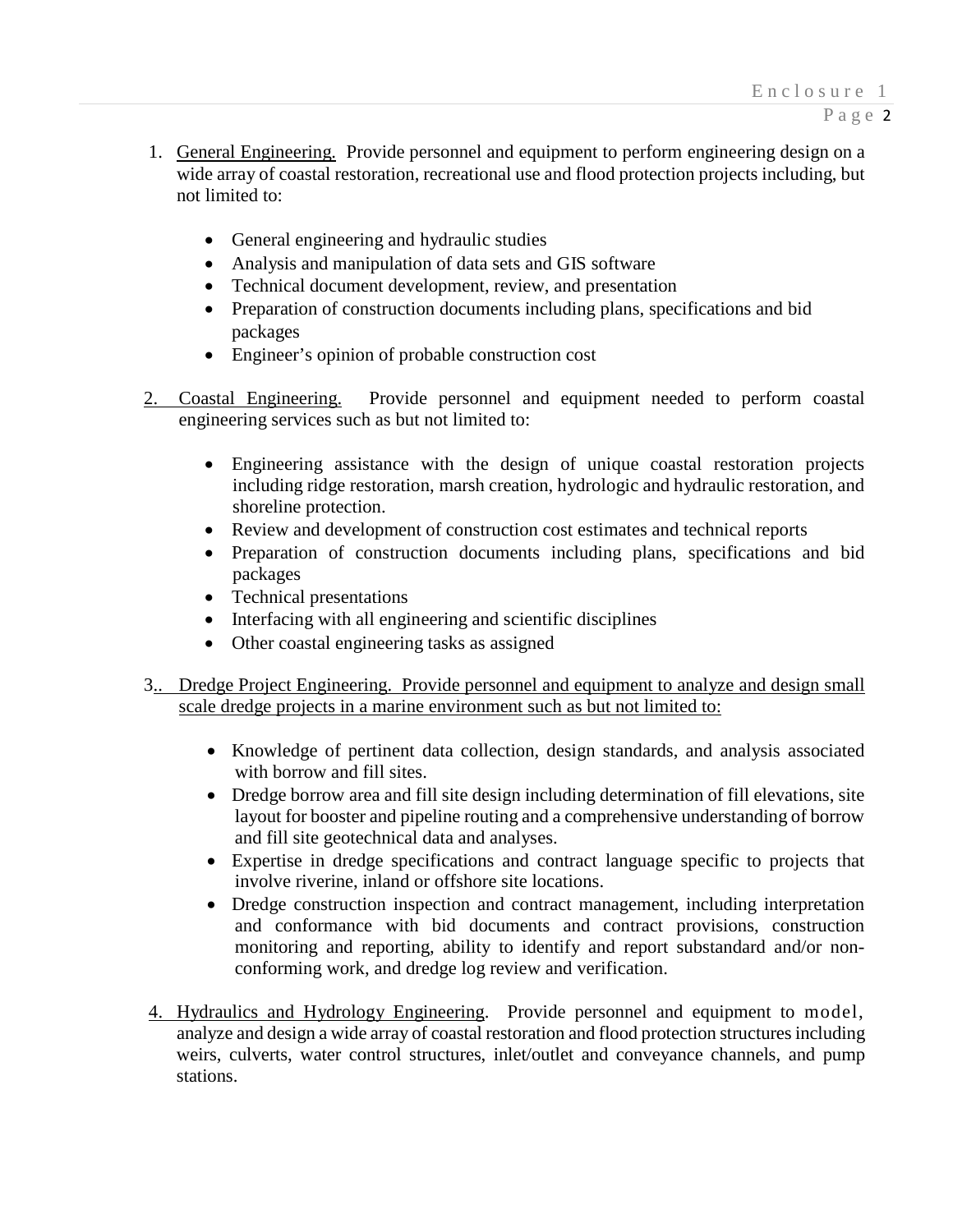- 5. Structural Engineering. Provide personnel and equipment to analyze and design a wide array of coastal and flood protection structures including levees, shoreline protection and breakwaters, gated inlet and outfall structures, weirs, flap gated culverts and structural foundations. Designs could consist of structural steel, concrete, timber, fiberglass and soil.
- 6. Geotechnical Engineering. Provide personnel and equipment to perform geotechnical investigations, analyses, and design. These services may include, but are not limited to:
	- a) Field Investigations: Consultant shall provide personnel and equipment to conduct field investigations including, but not limited to:
		- Land based exploration, marine/deep water exploration and marsh/shallow water exploration
		- Undisturbed shallow and deep soil borings using fixed piston sampler for 3-inch and 5-inch diameter soil samples
		- Cone Penetrometer Testing (CPT)
		- Sampling (grab samples and vibracores)
	- b) Laboratory Testing: Testing services deliverables shall follow Geotechnical Document Standards. Consultant shall provide personnel and equipment to conduct laboratory testing including, but not limited to:
		- Soil classification testing (e.g., moisture content, organic content, unit weight, Atterberg limits, grain size distribution, and pH testing, etc.)
		- Soil strength testing (e.g., unconfined compression UC; triaxial UU)
		- Settlement testing (e.g., 1-D consolidation test, settling column test, low stress consolidation test, etc.)
	- c) Analyses: Consultant shall provide personnel and equipment to conduct geotechnical analyses including, but not limited to:
		- Data gap analyses
		- Slope stability analyses
		- Consolidation settlement analysis of both underlying soils and self-weight consolidation of dredge material, estimated settlement curves, construction sequencing, etc.
		- Subsurface soil profiles (e.g., strength profiles, geologic profiles, etc.)
		- Detailed engineering reports with analyses and recommendations
	- d) Construction Monitoring: Consultant shall provide personnel and equipment for construction monitoring services including, but not limited to:
		- Instrumentation

.

- Field QA/QC of construction activities
- Marsh fill sampling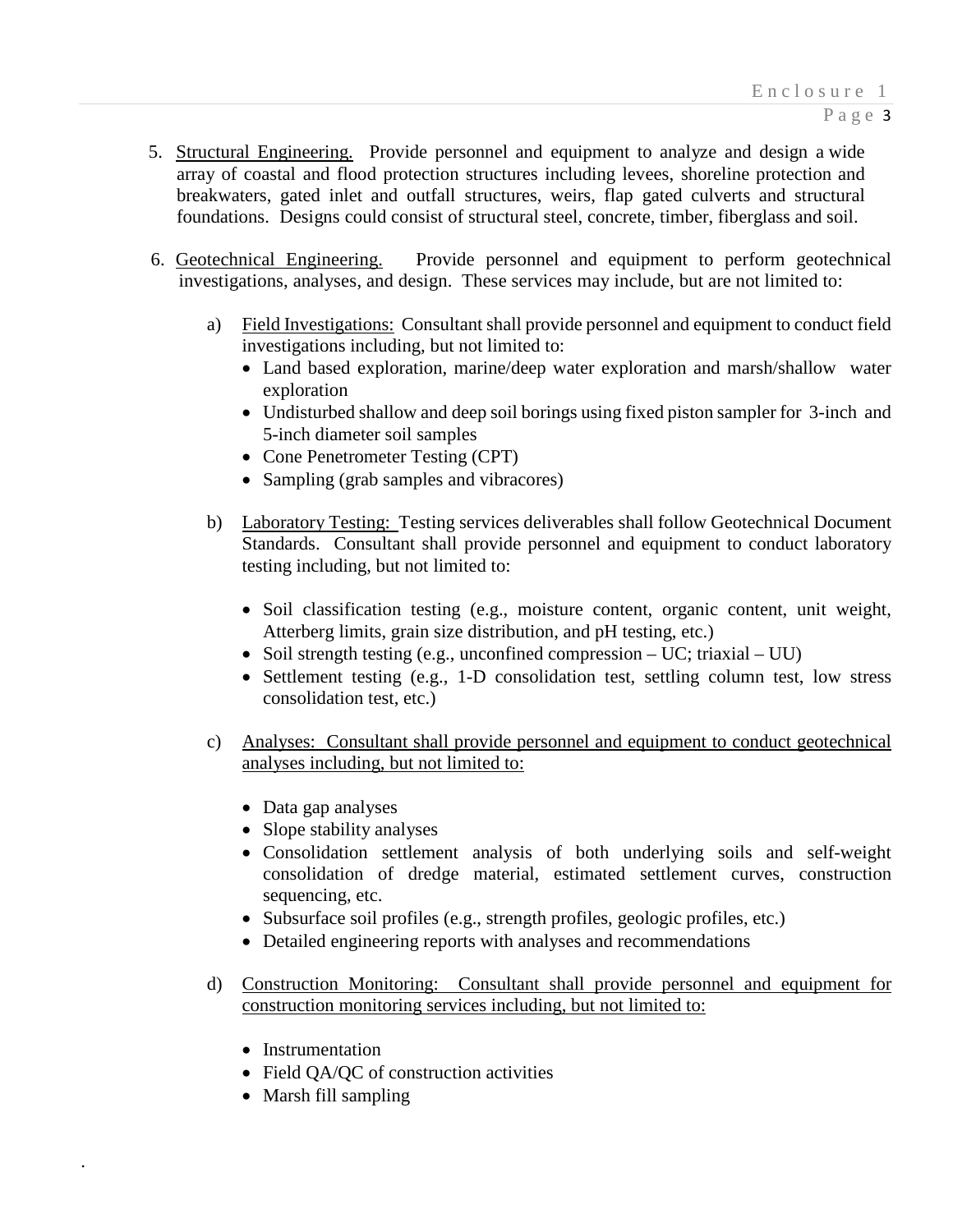- 7. Surveying Services. Provide personnel and equipment to provide all surveying services necessary to perform topographic, bathymetric and boundary surveying, develop right-of-way or servitude maps, and provide other existing site data. These services may include, but are not limited to:
	- Topographic surveys to determine the horizontal and vertical position of existing natural features (ground elevations, bodies of water, vegetation, etc.)
	- Bathymetric and hydrographic surveys to determine the shoreline and depths of bays, tidal inlets, and other bodies of water within the project area.
	- Magnetometer surveys to locate pipelines, obstructions or anomalies as necessary to clearly define borrow areas, flotation access channels or fill areas.
	- Geophysical surveys utilizing side scan, sub-bottom acoustic sonar, and seismic subbottom profiling to facilitate geophysical and archeological investigations.
	- Establish Secondary benchmarks, both temporary (surface monument) and permanent (deep rod driven to refusal), as described by the latest CPRA GPS guidelines and as required to carry out field survey work
	- Surveying and engineering services to produce plan drawings, topographic and contour maps, cross sectional diagrams, and data sets.
	- Surveys suitable for the determination of property lines and corners and the preparation of Legal Descriptions, Property, and Right-of-Way Maps. These surveys will be used to define project boundaries and for the acquisition of property needed for project construction.
	- Control Accuracy Standards Contractors must recognize and follow the recommendations and guidelines established in the latest CPRA GPS Guide for performing GPS Surveys & Establishing GPS derived orthometric heights.
	- Construction related surveying services
- 8. Environmental and Permitting Services. Provide personnel to perform all environmental and permitting services necessary to obtain project permits. Required permits may include, but are not limited to:
	- Cultural Resources clearances
	- NEPA documentation
	- Coastal Use permits (CUP) from the LA Department of Natural Resources
	- Wetland permits (404 and Nationwide) and Section 10 permits from the US Army Corps of Engineers
	- 408 permissions
	- Water Quality Certification from the LA Department of Environmental Quality
	- Scenic Stream permits from the LA Department of Wildlife and Fisheries
	- DOTD permits
	- Levee board permits
- 9. Construction Administration and Inspection. Provide personnel and equipment to perform construction administration and inspection services on a wide array of coastal and flood protection projects. Duties may include, but are not limited to:
	- Contractor supervision and representation of owner
	- Resident inspection in remote locations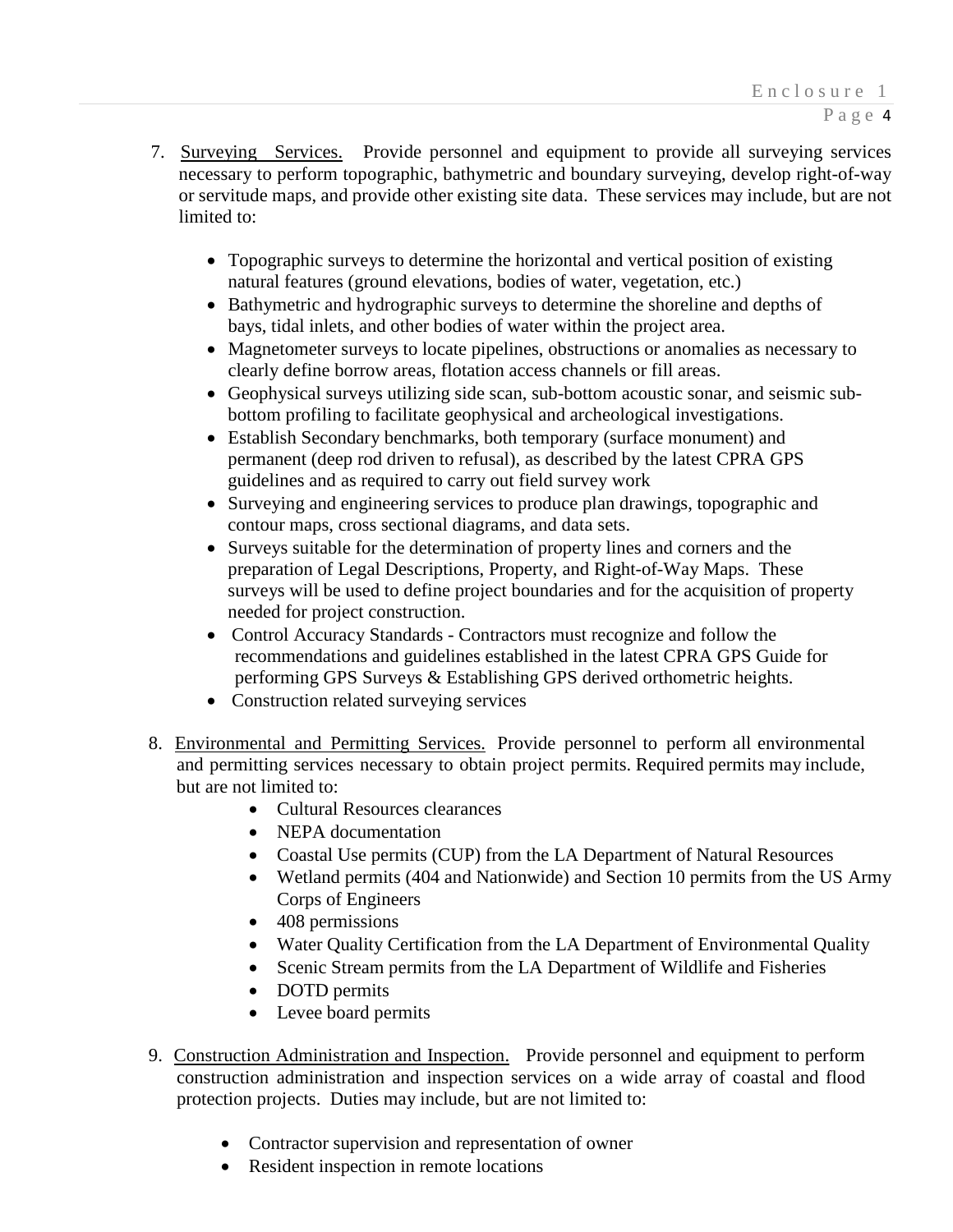Page 5

- Interpretation and enforcement of bid documents and contract provisions
- Ability to collect and report construction-related data
- Review of daily work logs
- Technical document development and review
- Verification of pay requests
- Production of daily progress reports
- Assistance in claim and dispute resolution.

# **B. Personnel and Equipment Requirements**

- 1) General. Provide the field personnel, engineers, office staff, and equipment necessary to accomplish the services as tasked by CPRA and outlined in Section A. Project sites are typically located in remote coastal areas (e.g., marsh, riverine, barrier island) requiring special access equipment of different size and capability. Typical requirements will include requesting site access from land owners prior to work being performed.
- 2) Field Work. All soil sampling methods accomplished under this Scope of Services shall be performed under the supervision of a Louisiana Licensed Professional Engineer well versed in such work.
- 3) Survey Requirements. Surveying work accomplished under this Scope of Services will be performed in accordance with the laws and rules of the Louisiana Professional Engineering and Land Surveying Board (LAPELS).
- 4) Engineer Requirements. Engineering work accomplished under this Scope of Services will be performed in accordance with the laws and rules of the Louisiana Professional Engineering and Land Surveying Board (LAPELS).
- 5) Equipment. Provide the necessary computer hardware, software, instruments, vehicles, boats, drill rigs, CPT rigs and other equipment best suited to accomplish the services required by CPRA.

## **C. Typical Deliverables**

1) Plans typically are 11" x 17" size drawings bearing the seal of the responsible Professional Engineer or Professional Land Surveyor and may include:

> <Elevation contour maps <Cross-sections <Plan views (Overlay on aerial or satellite photography and the Lambert Conformal Conic Projection, Louisiana State Plane Coordinate System South Zone, NAD83 may be required.)